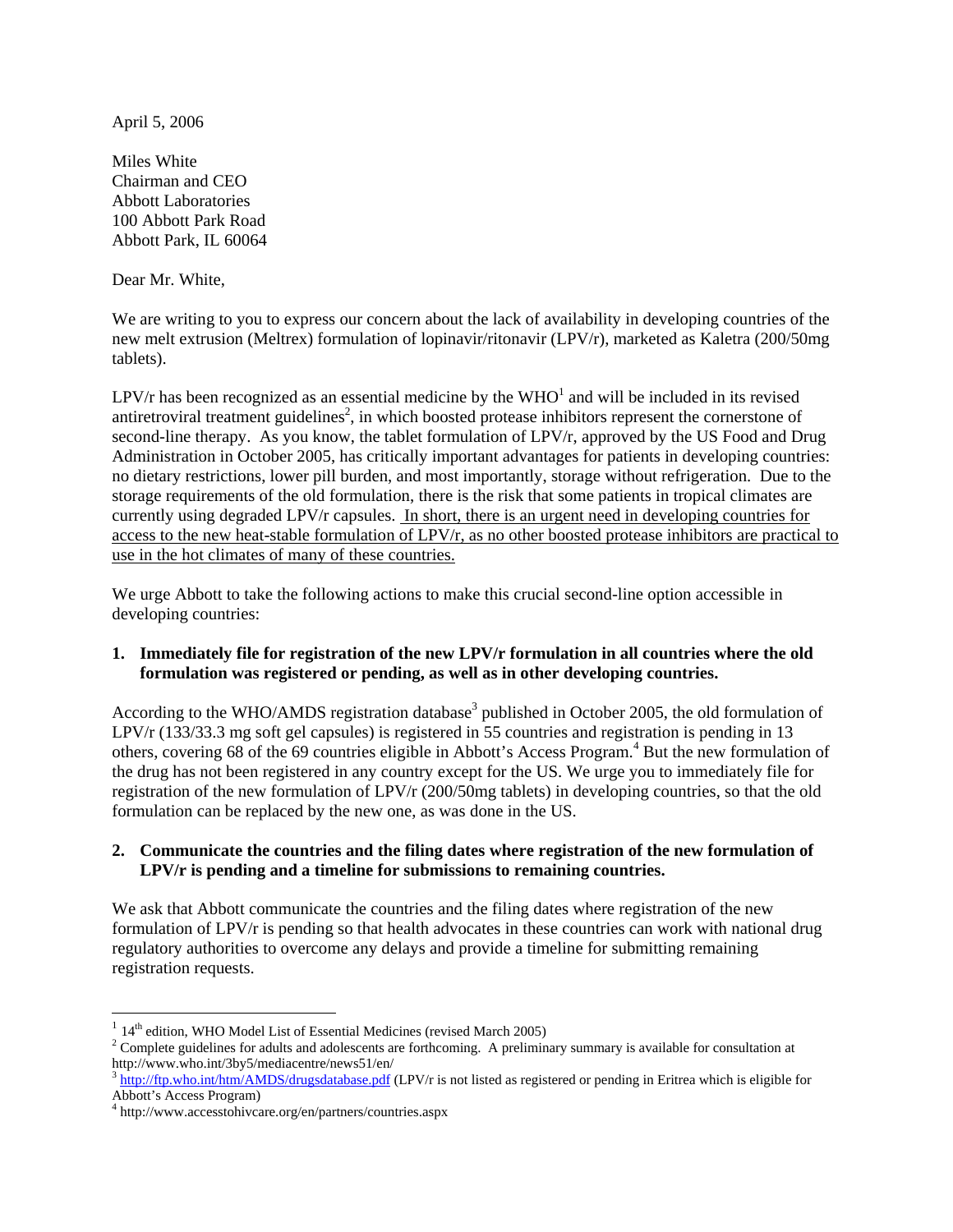### **3. Publish a price for the new formulation of LPV/r for least-developed and middle-income countries.**

Since May 2002, Abbott has been selling the old formulation of LPV/r in Africa and Least Developed Countries for \$500 per patient per year on an FOB basis (freight, insurance, customs handling, taxes and duties paid by purchaser). Abbott has not yet made public any price for the new formulation of LPV/r in developing countries. We ask that Abbott establish a price that is at least as low as the price for the old formulation in least-developed countries.

Abbott's Access Program for the old formulation of LPV/r excludes middle-income countries, resulting in prices up to 12 times more than in least-developed African countries.<sup>5</sup> We urge you to make the new formulation available at an affordable price in middle-income countries where millions live on less than US \$2 per day.

## **4. Develop a heat-stable formulation of RTV and make it accessible in developing countries.**

A separate, heat-stable formulation of ritonavir (RTV), marketed as Norvir, is also needed in developing countries so that care-providers can implement the forthcoming WHO guidelines and pair RTV with other available and affordable, heat-stable protease-inhibitors.

## **5. Develop a pediatric formulation of the new formulation of LPV/r.**

WHO draft pediatric guidelines recommend LPV/r for use in children if there is cold-chain access.<sup>[6](#page-1-1)</sup> While this new formulation overcomes the storage challenges presented by the old formulation, care-providers would not be able to cut or crush tablets because the new LPV/r is a coated tablet. Therefore, careproviders need a pediatric version of this formulation so that they can provide adequate second-line regimens for children as well as adults.

## **6. Work with countries to make the new formulation of LPV/r easily available while registration applications are being considered.**

Because the drug registration process can take months if not years to complete, we ask that Abbott establish a reliable interim system to distribute this new formulation to treatment programs in developing countries while registration is pending.

Sincerely,

# **INTERNATIONAL**

Stephen Lewis, United Nations Secretary General's Special Envoy for HIV/AIDS in Africa Craig McClure, Executive Director, The International AIDS Society Bianca Kamps, Director, International Dispensary Association (IDA) - HIV/AIDS Group Médecins Sans Frontières / Doctors Without Borders (MSF) European AIDS Treatment Group

## **UNITED STATES**

 $\overline{a}$ 

American Academy of HIV Medicine (AAHIVM) AIDS Treatment Activist Coalition (ATAC)

<span id="page-1-0"></span> $^5$  Doctors Without Borders/Médecins Sans Frontières Briefing Note, "Abbott's New and Improved Kaletra: Only in the US," February 2006

<span id="page-1-1"></span><sup>&</sup>lt;sup>6</sup> http://www.who.int/hiv/pub/guidelines/PaedARTguideDRAFT\_webreviewNOV05%20\_2\_.pdf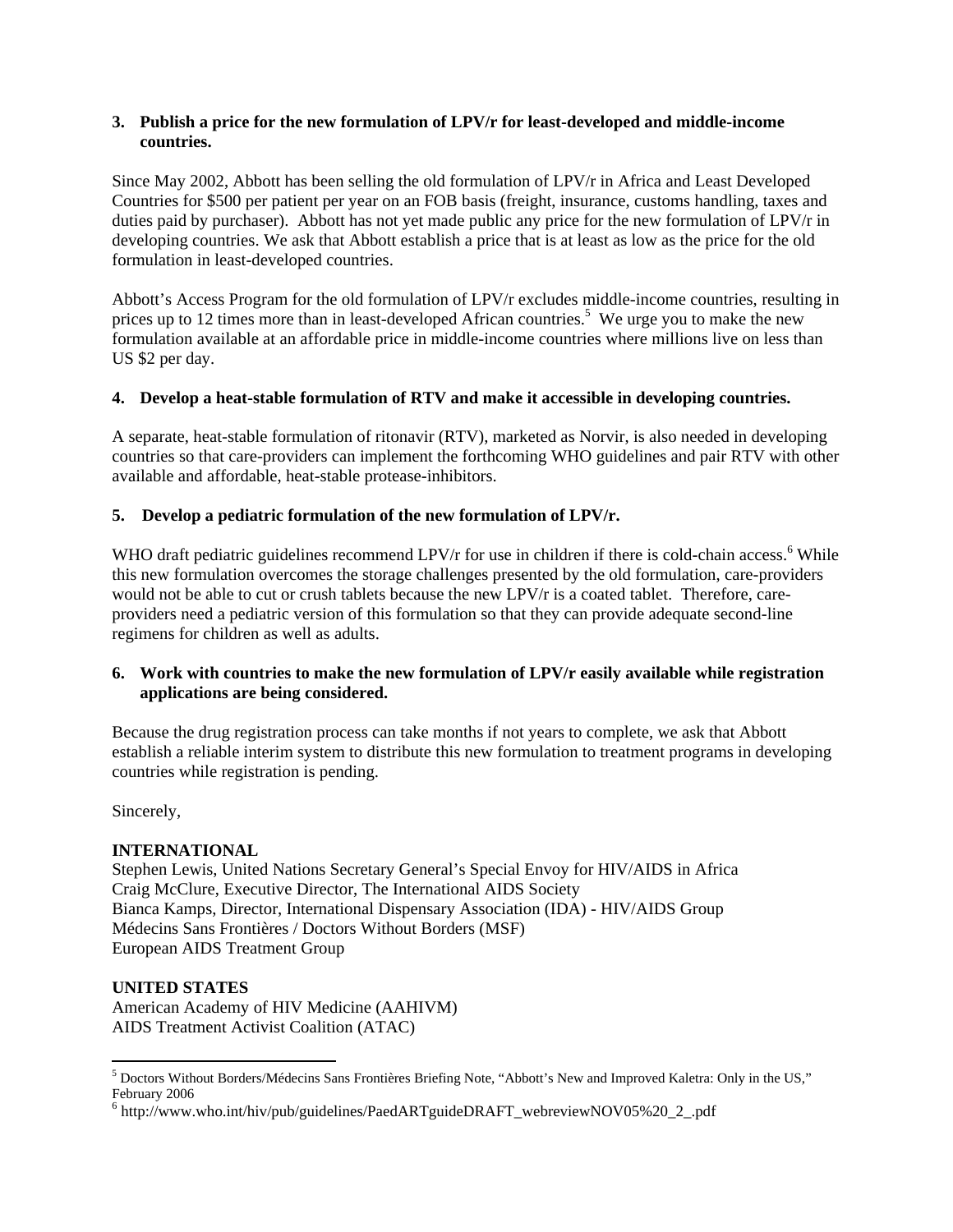The Drug Development Committee of AIDS Treatment Activist Coalition (ATAC) Elaine J. Abrams, MD, Professor of Pediatrics & Epidemiology, Director, MTCT-Plus, International Center of AIDS Care and Treatment Programs Mailman School of Public Health, Columbia University Lisa Hirschhorn MD MPH, Associate Director, Office of International Programs, Harvard Medical School Division of AIDS Joia S. Mukherjee, MD, MPH, Medical Director, Partners In Health David Hoos, MD, MPH , Director Multicountry Antiretroviral Program (MCAP) Mailman School of Public Health, Columbia University Wafaa El-Sadr, MD, MPH, Columbia University Mark Mirochnick, MD, Associate Professor of Pediatrics, Boston University School of Medicine Ruby Faysey, MD, MPH, Pediatric Clinical Advisor, ICAP, Columbia University School of Public Health Ruth Kuhn, SC, Coordinator Region VI Coalition for Responsible Investment Sisters of Charity of Cincinnati, Corporate Responsibility Committee Lauren Compere, Chair, Interfaith Center on Corporate Responsibility, HIV/AIDS Caucus Chief Administrative Officer/Director of Shareholder Advocacy, Boston Common Asset Management Sister Dolores Bourquin HM, Sisters of the Humility of Mary Cathy Rowan, Corporate Responsibility Coordinator, Maryknoll Sisters Joellen Sbrissa, CSJ, Office of Peace, Justice and Integrity of Creation, Sisters of St. Joseph of La Grange, IL David Scondras, President, Search for a Cure Kevin Outterson, Associate Professor of Law, West Virginia University Foundation for Integrative AIDS Research (FIAR) Gay Men's Health Crisis (GMHC) Global AIDS Alliance (GAA) The Center for AIDS Information & Advocacy Treatment Action Group (TAG) Student Global AIDS Campaign Health Global Access Project (GAP) Health & Development Networks National Jesuit Committee on Investment Responsibility (NJCIR) Universities Allied for Essential Medicines – US and Canada Dominican Sisters of Hope Mercy Investment Program Sisters of Mercy Regional Community of Detroit Ursuline Sisters of Tildonk-U.S. Province **ARGENTINA** 

Nexo Salud

Iglesia Evangelica Luterana Unida en Argentina y Uruguay, Pasotral Ecumenica, VIH-SIDA, Coordinador Regional Plan de Accion en VIH-SIDA de la Federacion Luterana Mundial

# **AUSTRALIA**

Professor John Ziegler, MB BS, MD, FRACP, FAAAAI Head, HIV Service, Sydney Children's Hospital, NSW

Professor Richard Doherty, Head of Department of Paediatrics, Monash University, and Head of Paediatric Infectious Diseases, Southern Health, VIC

Assistant Professor Patricia Price, Snt Lecturer HIV Immunology, University of Western Australia, WA

Professor Martyn A French, MB ChB, MD, FRCPath, FRCP, FRACP, Royal Perth Hospital and University of Western Australia, WA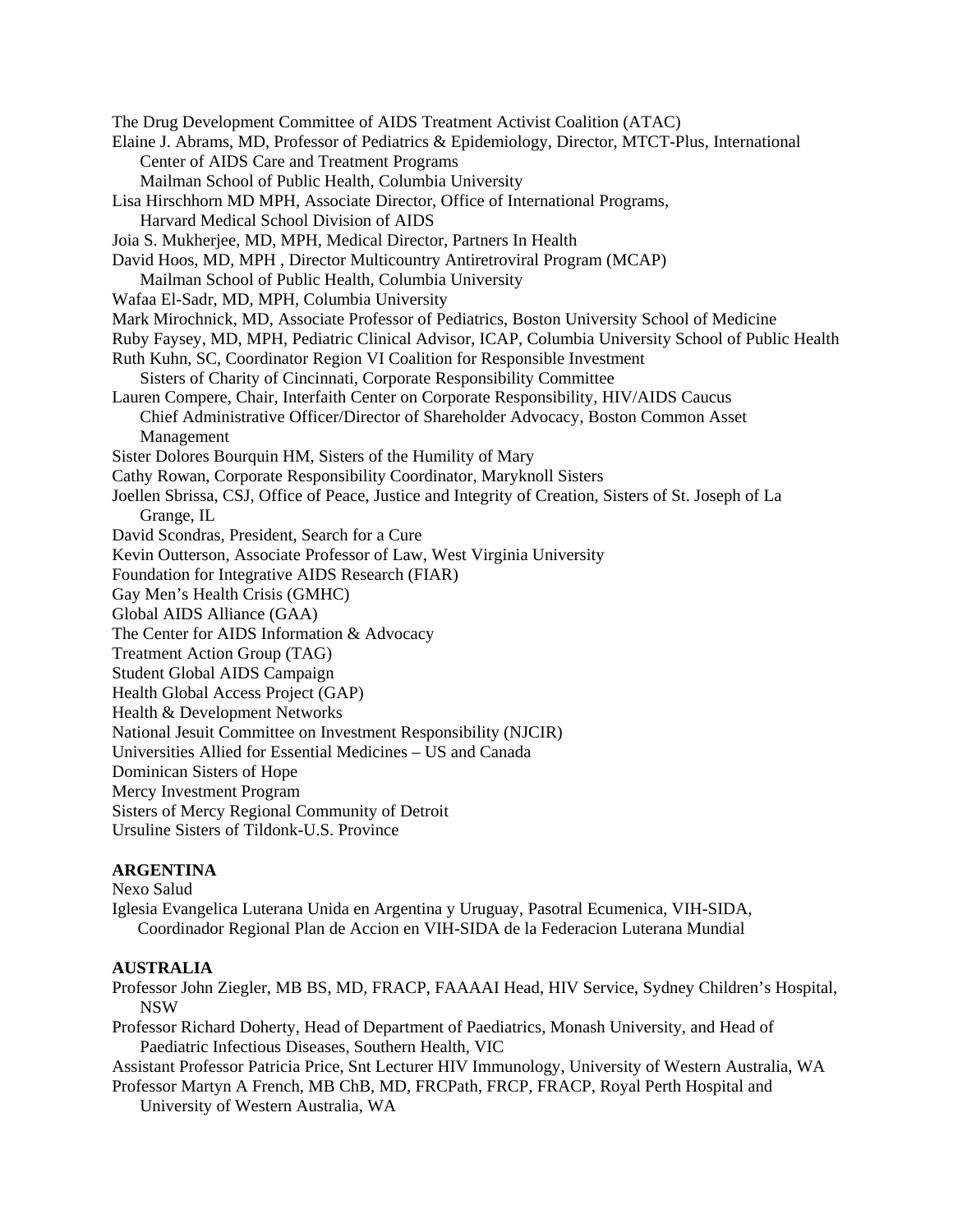Brian Haill, President, The Australian AIDS Fund Incorporated, VIC

- Dr. David Bradford AM, Sexual Health, Cairns, QLD
- Dr. Brian Hughes, MBBS, DipSHM, FRACP, FAChSHM, Chair of Education, Australasian Chapter of Sexual Health Medicine
- Dr. Paul N. Goldwater, BSc, MBBS, FRACP, FRCPA, MASM, Microbiology & Infectious Diseases Department, Women and Children's Hospital, Adelaide, SA
- Dr. Margaret Gibbons, MBBS, MTH, General Practitioner, Tobwabba Aboriginal Medical Service, NSW
- Dr. Mark W. Douglas, BSc, MBBS, PhD, FRACP, Infectious Disease Physician
- Dr. Deborah Couldwell, MBBS, MM, FAChSHM, Staff Specialist Sexual Health Medicine, Parramatta Sexual Health Clinic, NSW
- Dr. Jeffrey Post, Infectious Diseases Physician, The Prince of Wales Hospital NSW
- Dr. Marisa Gilles, KPHU Broome, WA
- Mark Bebbington, Policy and International Manager, Australian Federation of AIDS Organisations, Inc. Newtown, NSW
- L. Dorgogna, Clinical Immunology and Biochemical Genetics, Royal Perth Hospital, WA
- Karen Blyth CNC, Victorian HIV Consultancy, The Alfred, Melbourne, VIC

Pam Price, HIV Women's Health Statewide, Adelaide, SA

Amanda Chambers, STD Services, Royal Adelaide Hospital, SA

- Scott Parker, Harm Minimisation Coordinator, We Help Ourselves (WHOS), Redfern, NSW
- Mark Kelly, Senior Medical Officer, AIDS Medical Unit, Brisbane, QLD

Mark Beltchev, Nurse Manager, HIV Unit, The Alfred, Melbourne, VIC

### **AUSTRIA**

Gottfried Mernyi, Managing Director, Protestant Association for World Mission

- Sonja Hauser, Assoc. AIDS Life, Production
- Anton Mair, Head of Dept. for Evaluation, Development Policy and Strategies, Federal Ministry of Foreign Affairs

Birgit Habermann, Coordinating Committee for Development Issues (KEF) at the Academy of Sciences Dr. Florian Breitenecker, General Practioner, Detention Centre Josefstadt

- Stephan Neuhäuser, International Research Cooperation, Federal Ministry for Education, Science and **Culture**
- Dr. Norbert Kohrgruber (MD), Medical University of Vienna,
- Dr. Angela Öllinger, Dermatologist/Spezialist HIV/Aids, General Hospital Linz (AKH)
- Dr. Harald Schopper, Head of the Detention Centre Josefstadt
- Univ. Prof. Dr. Christoph Wenisch, President of the Austrian Society of Infectious Diseases, Kaiser Franz Josef Hospital
- Dr. N. Vetter, Head of the Lung Dept. Otto-Wagner Hospital
- Dr. Andrea Steuer, Otto-Wagner Hospital
- Dr. Brigitte Schmied, Otto-Wagner Hospital
- Dr. Wolfgang Steflitsch, Otto-Wagner Hospital
- Dr. Heinrich Haber, Otto-Wagner Hospital
- Dr. Manfred Gartner, Otto-Wagner Hospital
- Dr. Gunvor Koitz, Otto-Wagner Hospital
- Dr. Herbert Keller, Otto-Wagner Hospital
- Dr. Wolfgang Scholz, Otto-Wagner Hospital
- Dr. Alexander Aichelburg, Otto-Wagner Hospital

Dr. Maria Geit, General Hospital Linz

Dr. Armin Reiger, Head of HIV/AIDS Department, General Hospital Vienna (AKH)

Julia Göd, Chairwoman, Association ONGHALO – Future for Africa

Jakob Krisper, Vice Chairman, Association ONGHALO – Future for Africa

Markus Fux, Board Member, Association ONGHALO – Future for Africa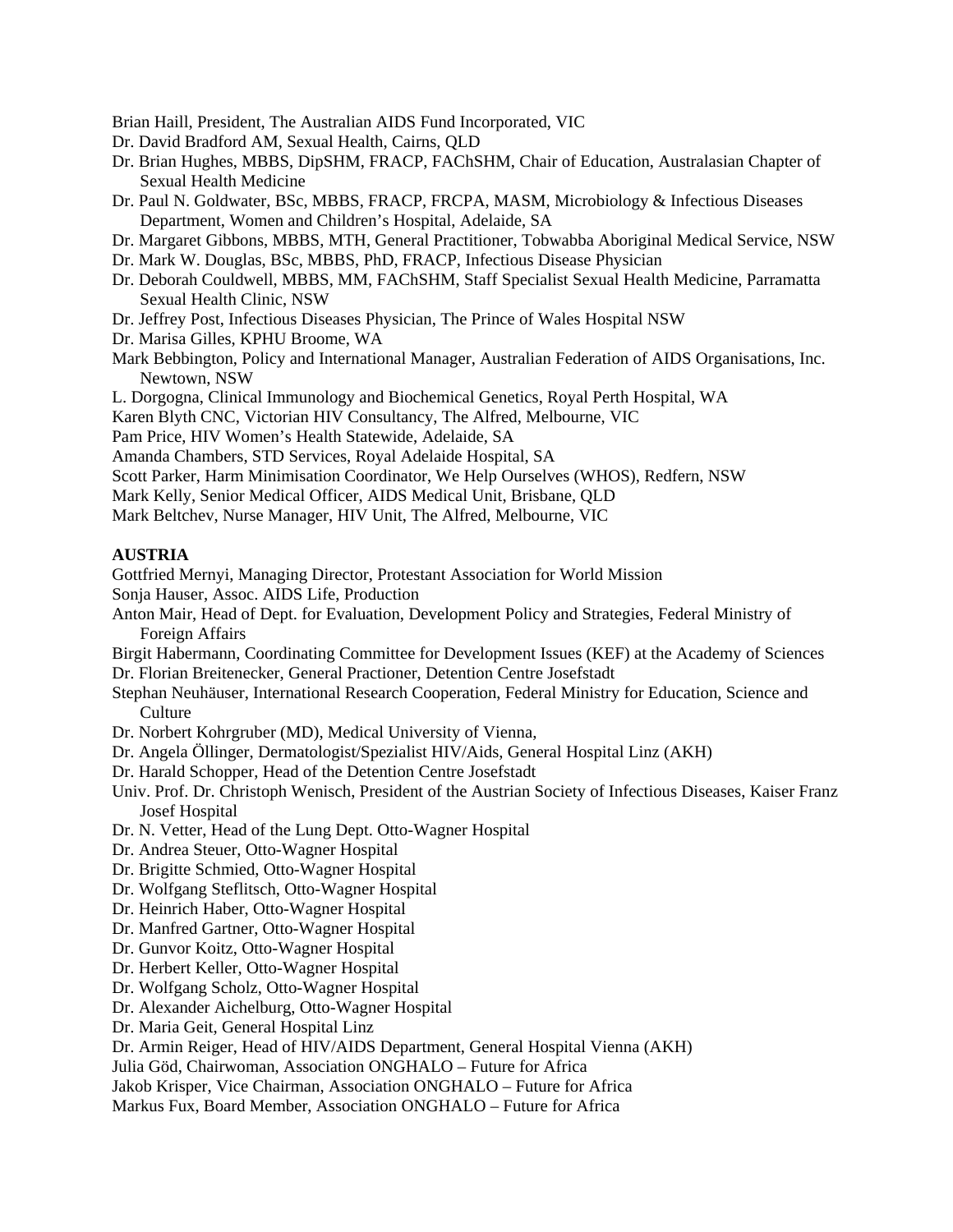Bernhard Hlawati, Board Member, Association ONGHALO – Future for Africa

### **BELGIUM**

Dirk Pyck, Directeur, Sensoa (Dutch speaking platform of AIDS NGOs) Professor Robert Colebunders, Medical Tropical Institute, Antwerpen Mr. Thierry Martin, Director, Prevention SIDA

### **BRAZIL**

GESTOS - Soropositividade, Comunicação e Gênero ABIA - Associação Brasileira Interdisciplinar de AIDS CONECTAS Direitos Humanos Grupo Pela Vidda São Paulo DAWN Brasil GAPA/São Paulo GAPA/ RS LACCASO - Consejo Latinoamericano y del Caribe de ONGs con Servicio en VIH/SIDA GIV – Grupo de Inventivo à Vida

## **CAMBODIA**

Dr. Juian Elliot MD, Technical Advisor for HIV Treatment and Care, Phnom Penh Dr. Sarah Huffam, Technical Advisor for HIV Treatment and Care, Phnom Penh

## **CANADA**

Canadian HIV/AIDS Legal Network Canadian AIDS Society Interagency Coalition on AIDS and Development (ICAD) Canadian Harm Reduction Network Oxfam Canada Dignitas International Canadian Crossroads International RESULTS Canada Dr. Noah Novogrodsky Dr. Joel Lexchin, Associate Professor, School of Health Policy and Management, York University Dr. Jill Claire Cohen Bonnie Gray, Canadian Support of Rural African Initiatives (CSRAI)

### **CHINA**

Yiming Shao, M.D., Ph.D., Chief Expert on AIDS, Chinese Center for Disease Control and Prevention (China CDC), National Center for AIDS/STD Control and Prevention (NCAIDS), China CDC, Director, Division of Research on Virology and Immunology, NCAIDS, Chairman, Committee on Virology, Chinese Society for Microbiology Odilon Couzin, Executive Director, China AIDS Info

#### **DENMARK**

Nina Friss-Moleer, MD, PhD, Clinical Research Associate, Copenhagen HIV Programme, Hvidovre University Hospital Sören Thybo, MD, MSc, Consultant, Department of Infectious Diseases, Rigshospitalet

#### **ECUADOR**

Darío Abarca**,** Ecuadorian Coalition of PLWHA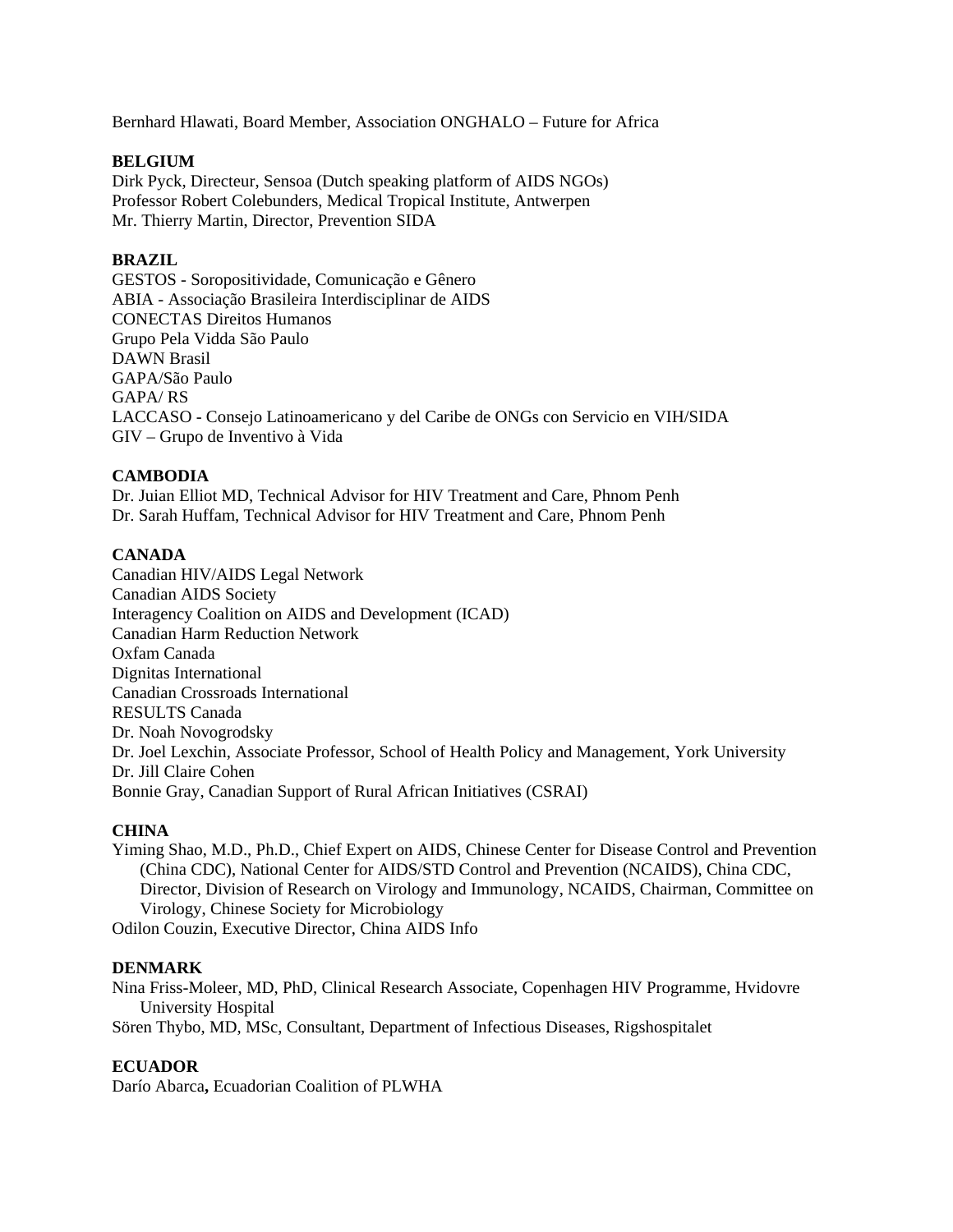## **EL SLAVADOR**

Asociación Atlacat

## **FRANCE**

- Pr. Eric Delaporte, UMR 145 L'Institut de recherche pour le developpement (IRD)/ Université de Montpellier
- Pr. Laurent Mandelbrot, Hôpital Louis Mourier
- Pr. Jean-Michel Molina, Chef de Service, Maladies Infectieuses, Hôpital Saint Louis
- Dr. Suna Balkan, Service de Maladies Infectieuses, Hôpital Saint Louis
- Dr. Jean-Baptiste Guiard Schmidt, Service des Maladies Infectieuses et Tropicales, Hôpital Tenon
- Pr. Patrick Yeni, Chef de Service, Maladies Infectieuses, Hôpital Bichat
- Dr. François Bourdillon, Président de la Société de Santé Publique
- Pr. François Dabis, Unité INSERM 593, Institut de Santé Publique, Epidémiologie et Développement (ISPED)
- Dr. Xavier Anglare, ISPED
- Dr. Catherine Seyler, ISPED
- Dr. Christine Danel, ISPED
- Dr. Besigin Tonwe-Gold, ISPED
- Dr. Valériane Leroy, ISPED
- Dr. Elise Klement, Service de Maladies Infectieuses, Hôpital Pitié-Salpêtrière
- Dr. Julie Veraspuech, Bordeaux

Eric Fleutelot, Head of International Programs, Sidaction,

TRT-5

Act Up-Paris

Act Up-Toulouse

## **GERMANY**

Albert Petersen, Chair of the Ecumenical Pharmaceutical Network Nairobi

- Dr. med Günther Schmutz, Arzt für Innere Medizin, Haematologie und Internistische Onkologie, HIV-Schwerpunktpraxis
- Dr. med. Stefan Esser, Leiter der HIV-Ambulanz am Universitatsklinikum Essen, Klinik für Dermatologie und Venerologie
- Bernd Pastors, Managing Director and Member of the Board, German Medical Organization, Action Medeor
- Prof. Dr. Schlomor Staszewski, HIVCENTER, Klinikum der Johann Wolfgang Goethe- Universität Frankfurt am Main Medizinische Klinik III
- Dr. med. Tessa Lennemann, HIVCENTER Klinikum der Johann Wolfgang Goethe- Universität Frankfurt am Main Medizinische Klinik III
- Dr. med. Heiko Jessen, HIV-Schwerpunktpraxis
- Dr. med. Heribert Knechten, 1. Vorstandsvorsitzender, Deutsche Arbeitsgemeinschaft niedergelassener Ärzte in der Versorgung HIV-Infizierter e.V. (DAGNÄ e.V.)

Dr. med. Peter Hartmann, Arzt, Praxis mit HIV Schwerunkt

Netzwerk der Therapieaktivisten, c/o Projekt Information e.V.

- Dr. Luis Carlos Escobar Pinzón, Bundesgeschäftsführer, Deutsche AIDS-Hilfe e.V
- Dr. med. Albrecht Ulmer, Gemeinschaftspraxis
- Dr. med. Andreas Carganico, Facharzt für Allgemeinmedizin, Gemeinschaftspraxis
- Dr. med. Ansgar Rieke, Arzt für Innere Medizin / Nephrologie / Infektiologie (DGI), Immunologische Ambulanz, II. Medizinische Klinik, Klinikum Kemperhof, Koblenz
- Dr. med. Bernd Buchholz, HIV-Ambulanz der Universitätsklinik Mannheim
- Dr. med. Christoph Mayr, Arzt, Praxis MVZ Ärzteforum Seestrasse
- Dr. med. Gundula Notheis, Oberärztin und Leiterin der Immundefekt-Ambulanz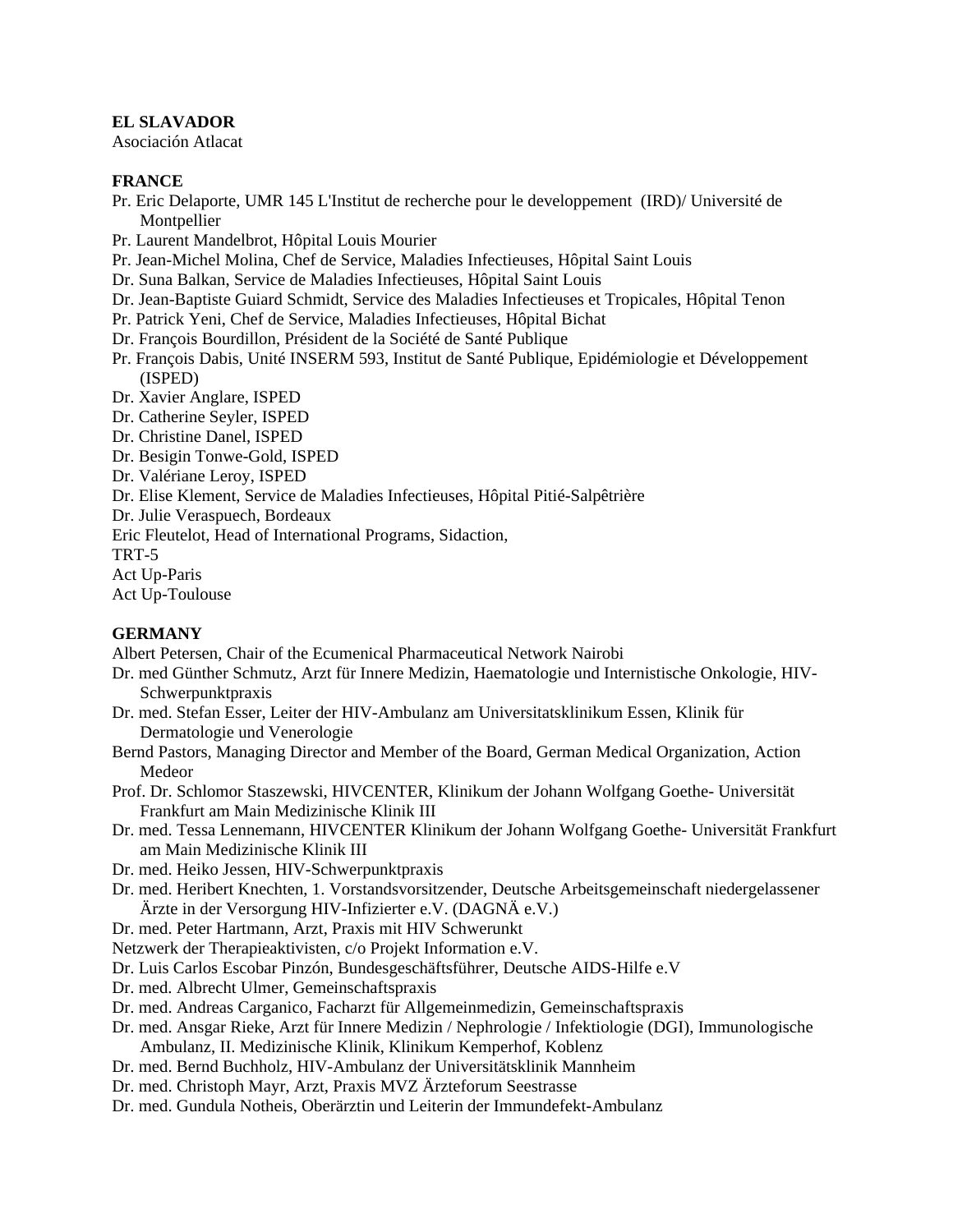Dr. von Haunerschen Kinderspital

- Dr. med. Hans Jäger, Gemeinschaftspraxis München
- Dr. med. Holger Flick, DTMPH, Arzt, Medizinische Klinik mit Schwerpunkt Infektiologie und Pneumologie Charité Universitätsmedizin
- Dr. med. Jan-Peter Siedentopf, Infektionsambulanz, Klinik für Geburtsmedizin, Campus Virchow-Klinikum, Charité – Universitätsklinikum
- Dr. med. Jörg Gölz, Praxiszentrum Kaiserdamm Berlin
- Dr. med. Katharina von Weizsäcker, Infektionsambulanz, Klinik für Geburtsmedizin, Campus Virchow-Klinikum, Charité – Universitätsklinikum
- Dr. Rainward Bastian, Director, German Institute for Medical Mission (DIfÄM)
- Olaf Hirschmann, MPH, Advisor HIV/AIDS in Development Policy, Brot für die Welt, Diakonisches Werk der EKD
- P.D. Dr. med. Keikawus Arastéh, Direktor der Klinik für Innere Medizin Infektiologie / Gastroenterologie, Vivantes Auguste-Viktoria-Klinikum
- Prof. Dr. med. Gerd Fätkenheuer, Klinik I für Innere Medizin, Klinische Infektiologie Universitätsklinikum
- Prof. Dr. med. Hartwig Klinker, Leiter des Schwerpunktes Infektiologie, Medizinische Klinik und Poliklinik II Klinikum der Universität
- Prof. Dr. med. Jürgen Lohmeyer, Infektiologie-Ambulanz Universitätsklinikum, Gießen
- Prof. Dr. med. Norbert Suttorp, Director, Charité-Universitätsmedizin Berlin Department of, Infectious Diseases
- Marwin Meier, Co-ordinator HIV and AIDS, World Vision Germany

#### **GREECE**

Chrisoula Botsi, MD, ''Andreas Sigros'' Hospital

- Hadjichristodoulou Christos,MD,PhD, Ass.Professor of Epidemiology and Infectious Diseases, Medical School of Larissa, University of Larissa
- Antonios Vasiloyiannakopoulos ,MD,PhD, Head of 1st Infectious Diseases Department, ''Erricos Dunant'' Hospital, Vice President of the Hellenic Association of Tropical,Geographical and Travelling Medicine
- Sophia Kourkoudi, MD, Internal Medicine, Infectious Diseases Department, "Andreas Sigros" Hospital, Athens

Kirsten Loio, MD, Internal Medicine, Infectious Diseases Department, "Andreas Sigros" Hospital, Athens Andreas Grilias, MD

Hellenic Association for Protection of People with Hemophilia

Gatsiou Hariklea ,MD, Internal Medicine, ''Erricos Dunant'' Hospital

Koutsouri Natassa,MD, Internal Medicine, ''Erricos Dunant'' Hospital

Kirpoglou Panagiotis,MD, Internal Medicine, ''Erricos Dunant'' Hospital

Amanatidou Konstantina,MD, Internal Medicine, ''Erricos Dunant'' Hospital

Rapti Rena ,MD, Internal Medicine, ''Erricos Dunant'' Hospital

Dimou Evangelini,MD, Internal Medicine, ''Erricos Dunant'' Hospital

Kanelopoulos Petros,MD,PhD, Internal Medicine, ''Erricos Dunant'' Hospital

Vassilopoulou Adamantia,MD, Internal Medicine, ''Erricos Dunant'' Hospital

Palamarou Christina,MD, Internal Medicine, ''Erricos Dunant'' Hospital

Sevastianos Vassilios,MD, Internal Medicine, ''Erricos Dunant'' Hospital

Peros Ioannis, MD,PhD, Dermatologist, ''Erricos Dunant'' Hospital

Hellenic Association of Tropical,Geographical and Travelling Medicine

ACT UP Hellas

Greek Committee of Feeding Minds,Fighting Hunger

Igisipolis,Club for Dialogue and Activism

Hellenic Branch of Feminist net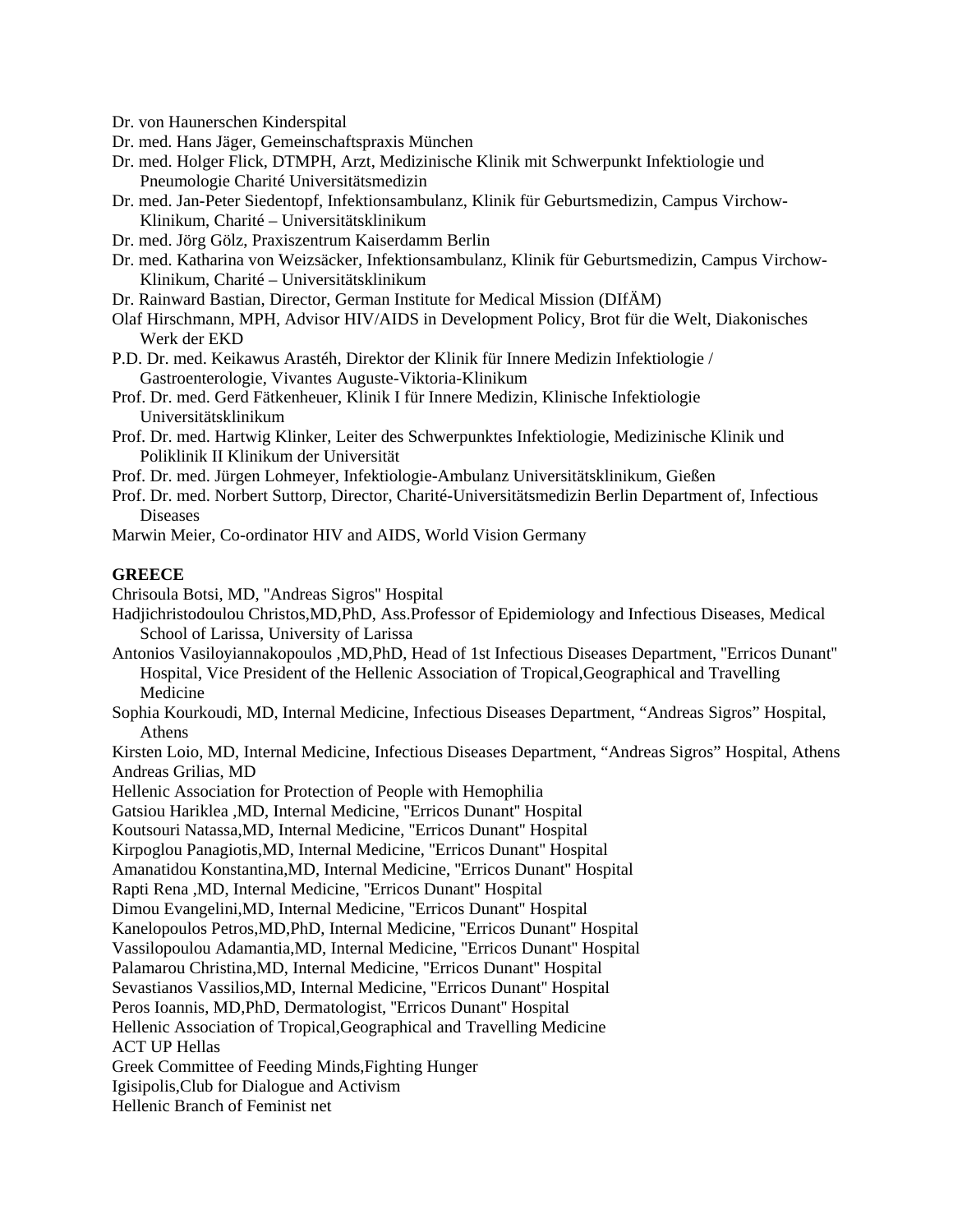Antigoni: European Watch Against Racism and Xenophobia

Helen Choremi-Papadopoulou, MD, Ass. Professor of Athens University, Director of the Immunology- Compatibility Department, General Hospital "Laiko"

#### **HONG KONG**

Dr. Kath Reynolds, BMedSci, MBBS, FRACGP, MPH, Trop Med, Central Hong Kong

#### **ICELAND**

Albert Adalsteinsson, HIV+ Group Iceland

### **ITALY**

Italian League for Fighting AIDS (LILA) Action Aid International Amref Italia Lila Cedius onlus Acra Cooperiamo lo Sviluppo Ricerca e Cooperazione Osservatorio Italiano sull'Azione Globale contro l'AIDS Professor Fredy Suter, Primario U.O. Malattie Infettive, OO.RR. Bergamo Anna Siniscalchi, Dipartimento di Medicina Clinica e Sperimentale, Sezione di Farmacologia, Università di Ferrara Daniele Dionisio, Coordinatore "Access to drugs: International Policies" CLIA, Italia e Direttore della Divisione di Malattie Infettive dell'Ospedale di Pistoia Emanuele Nicastri, Dipartimento di Epidemiologia, Istituto Nazionale Malattie Infettive Lazzaro Spallanzani Mauro Moroni, Università di Milano, Luigi Sacco – Milano Anna Danise, Infectious Diseases, Milano Maurizio Bonati, Istituto Mario Negri Gianni Tognoni, Istituto Mario Negri Silvio Garattini, Presidente, Istituto Mario Negri Alberto Castagnola, Economista, Presidente Formin Giovanna Melandri, Parlamentare, Commissione Affari Esteri, Camera dei Deputati Walter Veltroni, Sindaco di Roma Luciano Vecchi, Parlamentare Vittorio Agnoletto, Europarlamentare, Gruppo GUE, Sinistra Unitaria Europea Francesco Martone, Parlamentare, Commissione Affari Esteri e Migrazione Senato della Repubblica Luigi Malabarba, Parlamentare, Senato della Repubblica Anna Donati, Parlamentare, Senato della Repubblica Tommaso Sodano, Parlamentare, Senato della Repubblica Alberto Michelini, Parlamentare, Esperto per il Piano di Azione G8 per l'Africa Luisa Morgantini, Europarlamentare, Presidente Commissione Sviluppo Umberto Guidoni, Europarlamentare, Gruppo GUE, Sinistra Unitaria Europea Dott. Caterina Uberti-Foppa, MD, Infectious Diseases Clinic, HSR Milano Dr. Massimo Cernuschi, Medico Infettivologo, Centro San Luigi di Milano, Presidente, Associazione Solidarietà AIDS, Milano Adriano Lazzarin, Director, Clinic of Infectious Diseases of San Raffaele Scientific Institute Alessandro Soria, Clinic of Infectious Diseases, Vita-Salute Univeristy, San Raffaele Scientific Institute Elena Seminari, MD, San Raffaele Scientific Institute Giovanna Travi, MD, Department of Infectious Disease, San Raffaele Institute Dr.sa Ratti Deborah, MD, Department of Infectious Disease, San Raffaele Hospital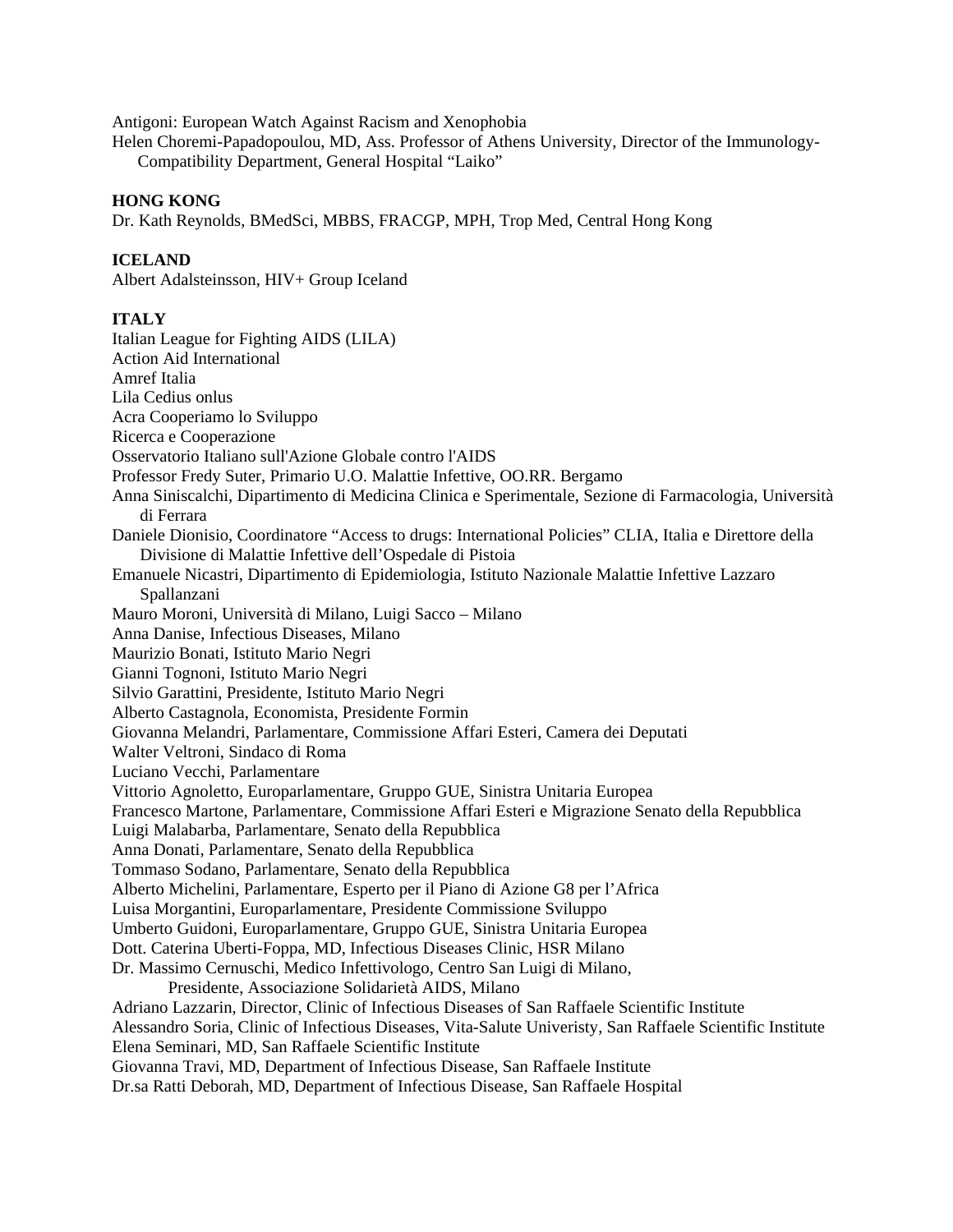## **IRAN**

 $Percia+$ 

## **ISRAEL**

Gideaon Hirsh, MD, Executive Director, Israel AIDS Task Force

## **JAPAN**

Naomi Wakasugi MD., PhD., Professor, Graduate School of Political Science, WASEDA University Takashi Sawada, MD, Vice Chair Person, Services for the Health in Asian African Regions (SHARE)

## **LATVIA**

Aleksandrs Molokovskis, Board Chair, Association HIV. LV AGIHAS (PLWHA Support Group)

### **THE NETHERLANDS**

Marcel van Soest, Executive Director, World AIDS Campaign Sjoera Dikkers,Director, Stop AIDS Now! Mauro Guarinieri, Global Network of People living with HIV/AIDS (GNP+) Peter Heintze, Director, The Evert Vermeer Stichting

### **NICARAGUA**

Asociación Nicaraguense de Personas Vivendo con VIH y SIDA

### **NORWAY**

Dr. Andy Oxman, Senior Research, Norwegian Knowledge Center for the Health Services

- Dr. John-Arne Røttingen MD PhD MSc, Director General, Norwegian Knowledge Center for the Health **Services**
- Berit Mørland, DDS, PhD, Deputy Director, Norwegian Knowledge Center for the Health Services President, HTA-International

Johan Bruun MD PhD, Professor, Senior Consultant Infectious Diseases, Ulleval University Hospital Oystein Anders Strand MD PhD, Senior Consultant, Infectious Diseases, Akershus University Hospital

## **PERU**

Asociación Lazos de Vida

#### **SOUTH AFRICA**

Sipho Mthathi, General Secretary, Treatment Action Campaign Prof. Andy Gray, Centre for the AIDS Programme of Research in South Africa (CAPRISA) Dr Douglas Wilson, Department of Medicine, Edendale Hospital, University of KwaZuluNatal Dr Andrew Boulle, Infectious Diseases Epidemiology unit, University of Cape Town Dr Elma de Vries, Rural Doctors Association of South Africa (RuDASA) Artists for a New South Africa

## **SPAIN**

Jose Gatell MD, Infectious Diseases and HIV Unit, Hospital Clinic Barcelona, Vice President European HIV Society Elena Valenciano, Member of the EU Parliament Francisca Pleguezuelos, Member of the EU Parliament Miguel Angel Martínez, Member of the EU Parliament Carles Campuzano I Canades, Member of EU Parliament

Jose Javier Sanchez Espinosa, Red Cross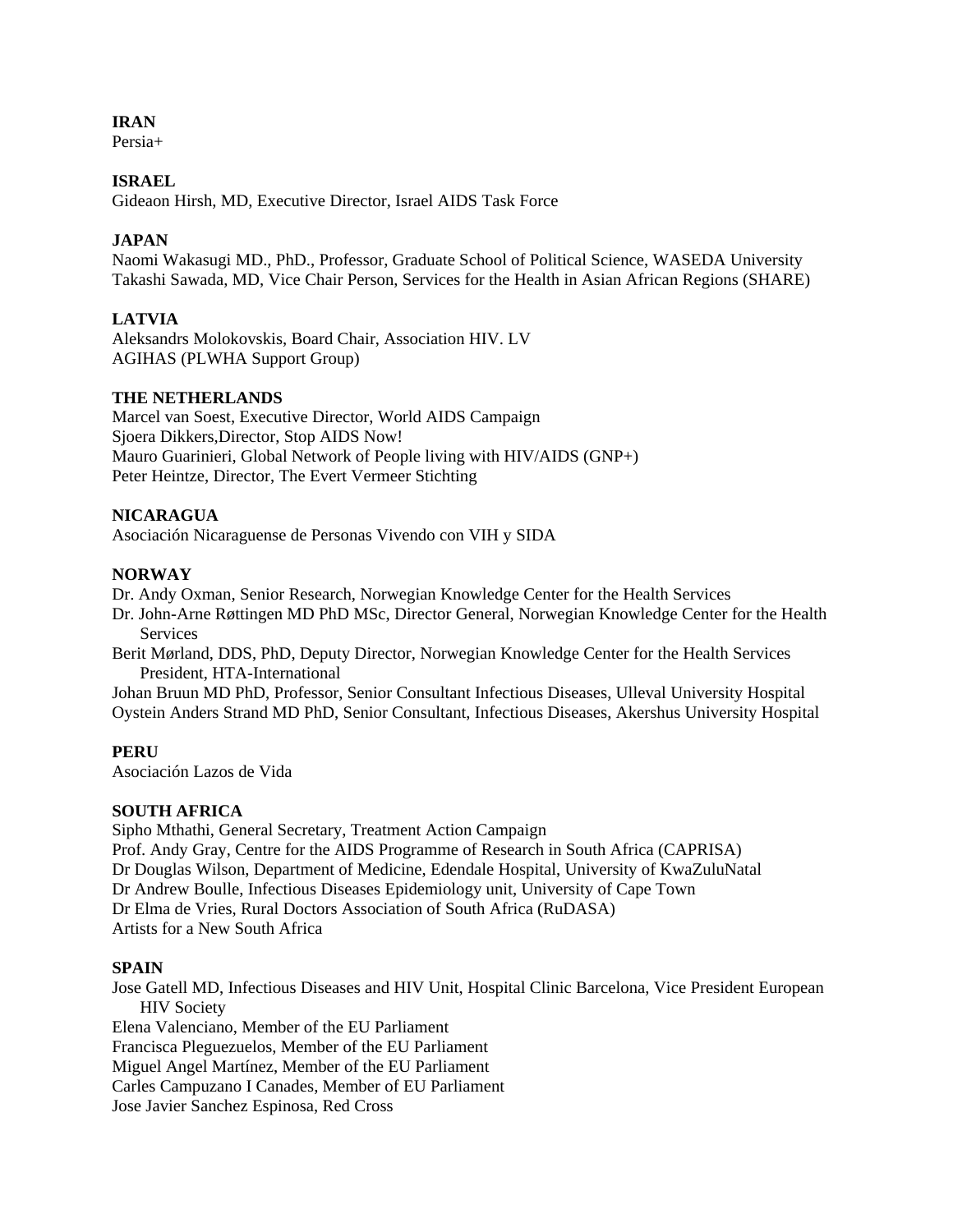Robert Acquet, Service Comptabilité, Bayer Crop Science SA Lyon Tenemos SIDA GobalSIDA A+MAS Anesvad Acción contra el SIDA IAVI Fundación Ecología y desarrollo Fundación Triángulo Más+Madrid RED 2002 Save the Children World Aids Campaign Farmamundi

## **SWEDEN**

Per Björkman, M.D. Ph.D, Dept. Of Infectious Diseases, Malmoe University Hospital Eric Sandström MD, PhD, Professor, Department of Infectious Diseases, Karolinska University Hospital Sven Britton, Professor, Center for Infectious Medicine, Department of Medicine, Karolinska Institutet

## **SWITZERLAND**

Bernard Hirschel, Division des Maladies Infectieuses, Unité VIH/SIDA Hôpital Universitaire de Genève Alexandra Calmy, MD, Research Fellow, Geneva University Hospital Julien Reinhard, Déclaration de Berne Sepp Gähwiler, CEO, Bethlehem Mission Immensee Gerhard Bärtschi , CEO, TearFund Switzerland Andreas Loebell, Terre des Hommes Pharmaciens Sans Frontières Ecumenical Advocacy Alliance

#### **THAILAND**

- Praphan Phanuphak MD, Professor of Medicine, Department of Medicine, Faculty of Medicine, Chulalongkorn University; and Director of HIV Netherlands Australia Thailand, Thai Red Cross AIDS Research Centre
- Kiat Ruxrungtham, M.D., Associate Professor of Medicine, Head, Division of Allergy and Clinical Immunology, Department of Medicine, Faculty of Medicine, Chulalongkorn University; and Deputy Director of HIV Netherlands Australia Thailand, Thai Red Cross AIDS Research Centre
- Jintanat Ananworanich MD, Chief, South East Asia Research with Hawaii (SEARCH) Consultant, The HIV Netherlands, Australia, Thailand Research Collaboration (HIV-NAT)
- Chris Duncombe MD, Senior Staff Physician, The HIV Netherlands, Australia, Thailand Research Collaboration (HIV-NAT)

Somsit Tansupsawadikul MD, Senior Physician, Bamrasnaradura Hospital

Kulkanya Chokephaibulkit MD, Senior Pediatrician, Department of Paediatrics, Faculty of Medicine, Siriraj Hospital, Mahidol University

Nirun Vanprapar MD, Pediatrician, Department of Paediatrics, Faculty of Medecine, Siriraj Hospital Keswadee Lapphra MD, Pediatrician, Department of Paediatrics, Faculty of Medecine, Siriraj Hospital

Ploenchan Chetchotisakd MD, Professor of Medicine, Department of Medicine, Faculty of Medicine, Khon Kaen University